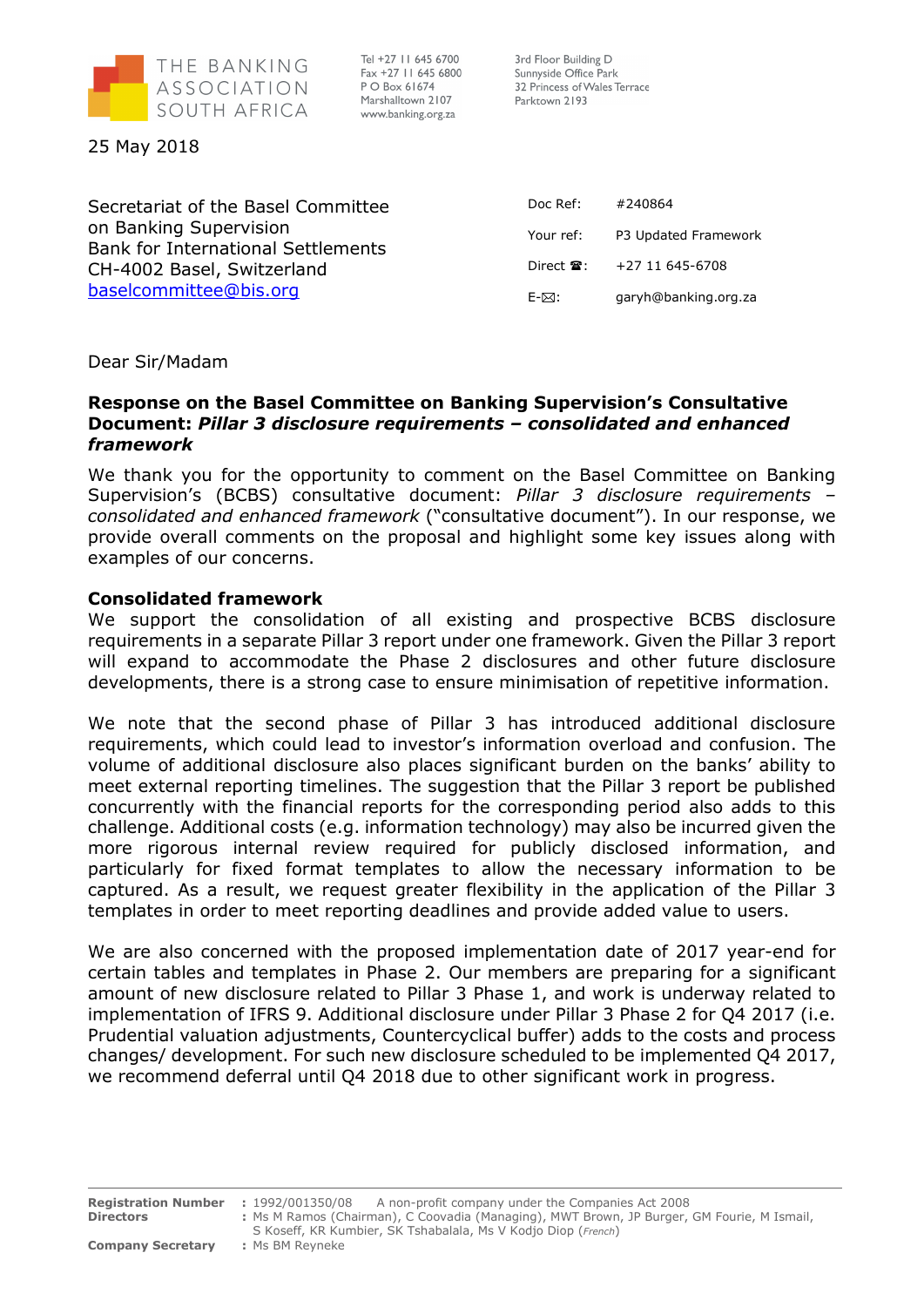

Tel +27 11 645 6700 Fax +27 11 645 6800 P O Box 61674 Marshalltown 2107 www.banking.org.za

3rd Floor Building D Sunnyside Office Park 32 Princess of Wales Terrace Parktown 2193

## Pillar 3 Template

| Part            | <b>Section</b>                                                                                                                                              | <b>Comments</b>                                                                                                                             | <b>Comments</b>                           | <b>Comments on</b>                                                                                          |
|-----------------|-------------------------------------------------------------------------------------------------------------------------------------------------------------|---------------------------------------------------------------------------------------------------------------------------------------------|-------------------------------------------|-------------------------------------------------------------------------------------------------------------|
|                 |                                                                                                                                                             |                                                                                                                                             | on                                        | <b>Implementation</b><br>date                                                                               |
|                 |                                                                                                                                                             | Part 1: Proposals for revised and new disclosure requirements                                                                               | <b>Frequency</b>                          |                                                                                                             |
|                 |                                                                                                                                                             |                                                                                                                                             |                                           |                                                                                                             |
|                 |                                                                                                                                                             |                                                                                                                                             |                                           |                                                                                                             |
|                 |                                                                                                                                                             | Part 2 - Overview of risk management, key prudential metrics and RWA                                                                        |                                           |                                                                                                             |
| KM1             | Key metrics (at consolidated<br>group level)                                                                                                                |                                                                                                                                             |                                           |                                                                                                             |
| KM <sub>2</sub> | Key metric - TLAC requirements<br>(at resolution group level)                                                                                               |                                                                                                                                             | Aligned to the<br>composition             |                                                                                                             |
|                 |                                                                                                                                                             |                                                                                                                                             | of capital and<br>TLAC at semi-<br>annual |                                                                                                             |
| HYP1            | Hypothetical RWA calculated<br>according to the standardised<br>approaches as benchmarks to<br>internally modelled RWA                                      | Modelled and non-modelled RWAs are not directly<br>comparable as the approaches are designed to drive RWA<br>differentiation among banks.   |                                           | We would<br>strongly<br>encourage that<br>this be aligned<br>with FRTB<br>implementation<br>and not sooner. |
| HYP2            | Hypothetical RWA calculated<br>according to the standardised<br>approaches for- credit risk<br>(excluding counterparty credit<br>risk) at asset class level | It does not yield a meaningful or comparable measure for<br>the user community, and also pre-empts the final policy<br>on the capital floor |                                           |                                                                                                             |

**Registration Number** : 1992/001350/08 A non-profit company under the Companies Act 2008<br>**Directors** : Ms M Ramos (Chairman), C Coovadia (Managing), MWT Brown, JP Burger, (

: Ms M Ramos (Chairman), C Coovadia (Managing), MWT Brown, JP Burger, GM Fourie, M Ismail,

S Koseff, KR Kumbier, SK Tshabalala, Ms V Kodjo Diop (French) : Ms BM Reyneke

**Company Secretary**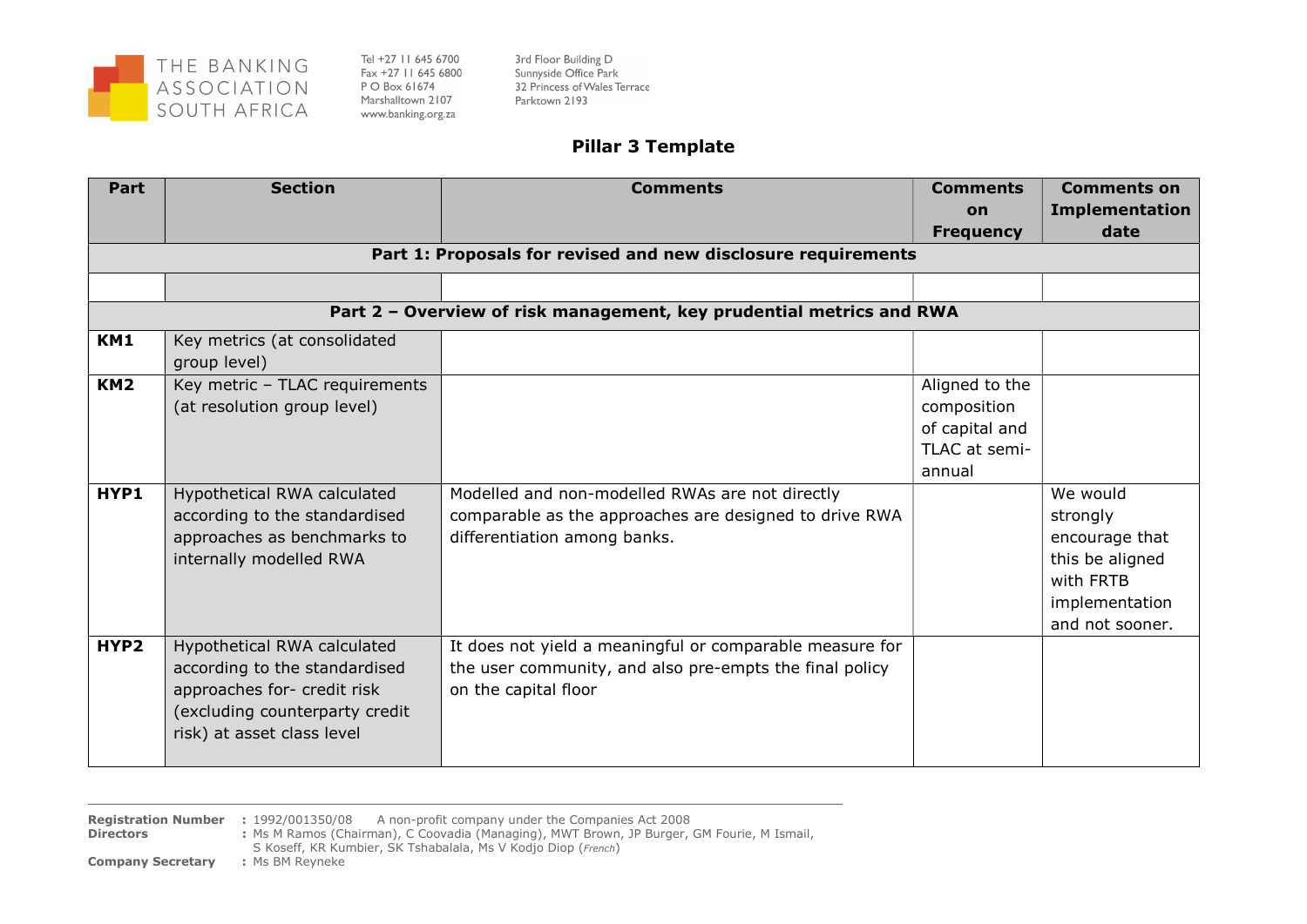| Part            | <b>Section</b>                                 | <b>Comments</b>                                                         | <b>Comments</b>  | <b>Comments on</b>    |  |
|-----------------|------------------------------------------------|-------------------------------------------------------------------------|------------------|-----------------------|--|
|                 |                                                |                                                                         | on               | <b>Implementation</b> |  |
|                 |                                                |                                                                         | <b>Frequency</b> | date                  |  |
|                 |                                                | Part 3 - Linkages between financial statements and regulatory exposures |                  |                       |  |
| <b>LIA</b>      | Explanations of differences                    |                                                                         |                  |                       |  |
|                 | between accounting and                         |                                                                         |                  |                       |  |
|                 | regulatory exposure amounts                    |                                                                         |                  |                       |  |
| <b>PV1</b>      | Prudential valuation adjustments               | The level of detail required is extensive and it may be a               |                  |                       |  |
|                 |                                                | challenge to split close-out and concentration PVA.                     |                  |                       |  |
|                 |                                                | Part 4 - Composition of capital and TLAC disclosure                     |                  |                       |  |
| CC1             | Composition of regulatory capital              |                                                                         |                  |                       |  |
| CC <sub>2</sub> | Reconciliation to balance sheet                |                                                                         |                  |                       |  |
|                 | published in financial statements              |                                                                         |                  |                       |  |
| <b>CCA</b>      | Main features of regulatory                    | We note that this table is required to be updated on a                  |                  |                       |  |
|                 | capital instruments, and for G-                | bank's website whenever there is a change in the nature                 |                  |                       |  |
|                 | SIBs, other TLAC instruments                   | of any capital or TLAC (LAC) eligible instrument. It is                 |                  |                       |  |
|                 |                                                | questionable whether the user community would benefit                   |                  |                       |  |
|                 |                                                | from such granular information. This could effectively                  |                  |                       |  |
|                 |                                                | mean daily updates to the website which is exceptionally                |                  |                       |  |
|                 |                                                | onerous. We suggest this template be disclosed semi-                    |                  |                       |  |
|                 |                                                | annually and that sign-posting be allowed as sometimes                  |                  |                       |  |
|                 |                                                | banks publish this information separately on their                      |                  |                       |  |
|                 |                                                | websites.                                                               |                  |                       |  |
| TLAC1           | TLAC disclosure for G-SIBs                     | TLAC not a requirement for DSIBs in SA - LAC only                       |                  |                       |  |
| <b>TLAC2</b>    | Material subsidiary - creditor                 | TLAC not a requirement for DSIBs in SA - LAC only                       |                  |                       |  |
|                 | ranking at legal entity level                  |                                                                         |                  |                       |  |
| TLAC3           | Resolution entity - credit                     | TLAC not a requirement for DSIBs in SA - LAC only                       |                  |                       |  |
|                 | ranking at legal entity level                  |                                                                         |                  |                       |  |
|                 | Part 5 - Macro-prudential supervisory measures |                                                                         |                  |                       |  |
| GSIB1           | Disclosure on G-SIB indicators                 | Will this requirement be applicable to DSIBs as no banks                |                  |                       |  |
|                 | (simple consolidation without                  | in South Africa fall under G-SIB                                        |                  |                       |  |
|                 | change)                                        |                                                                         |                  |                       |  |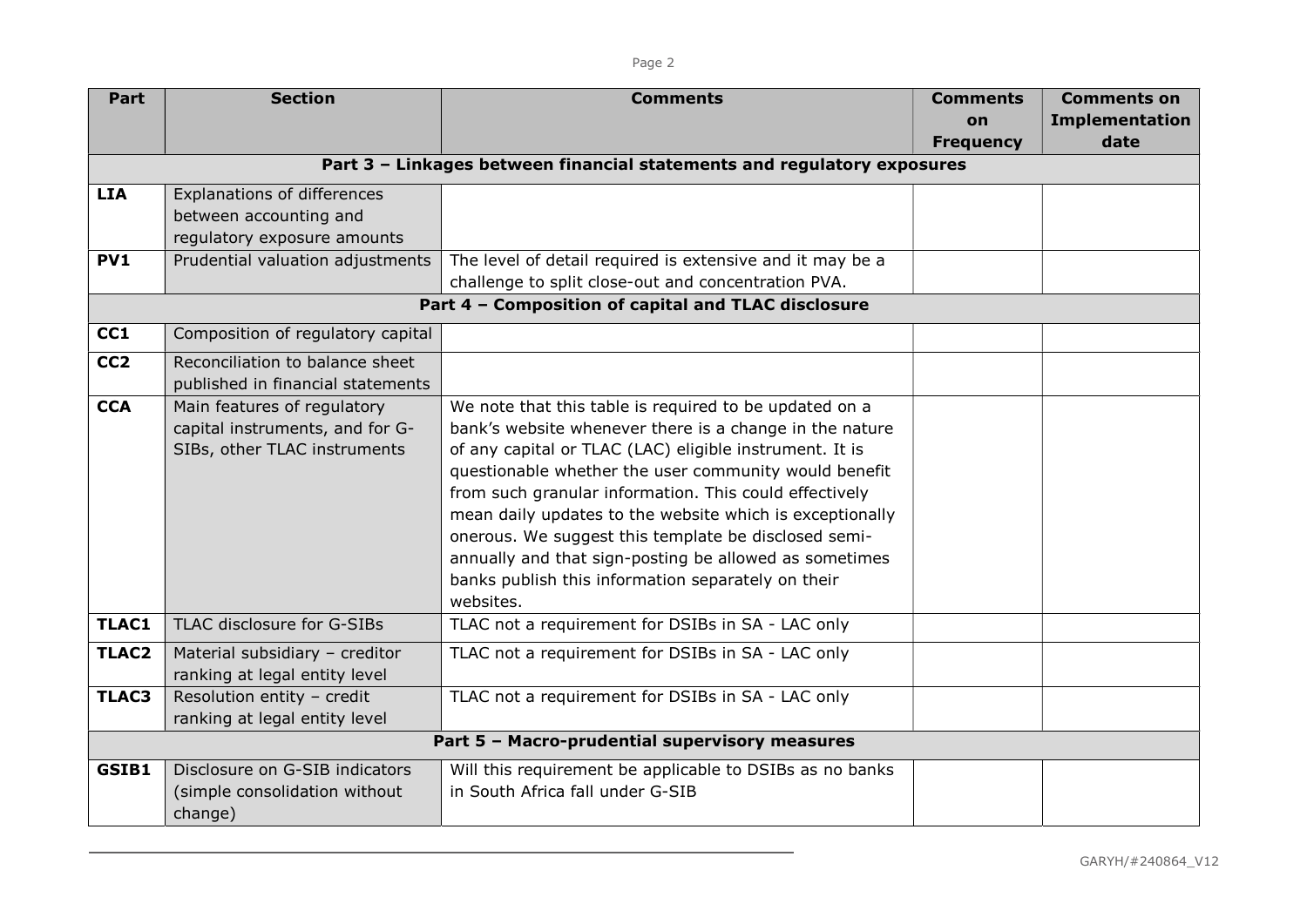| Part             | <b>Section</b>                             | <b>Comments</b>                                           | <b>Comments</b>  | <b>Comments on</b>    |
|------------------|--------------------------------------------|-----------------------------------------------------------|------------------|-----------------------|
|                  |                                            |                                                           | on               | <b>Implementation</b> |
|                  |                                            |                                                           | <b>Frequency</b> | date                  |
| CCyB1            | Geographical distribution of               |                                                           |                  |                       |
|                  | credit exposures used in the               |                                                           |                  |                       |
|                  | countercyclical capital buffer             |                                                           |                  |                       |
|                  |                                            | Part 6 - Leverage ratio                                   |                  |                       |
| LR1              | Summary comparison of                      |                                                           |                  |                       |
|                  | accounting assets vs leverage              |                                                           |                  |                       |
|                  | ratio exposure measure (simple             |                                                           |                  |                       |
|                  | consolidation without change)              |                                                           |                  |                       |
| LR <sub>2</sub>  | Leverage ratio disclosure                  |                                                           |                  |                       |
|                  | template (simple consolidation             |                                                           |                  |                       |
|                  | without change)                            |                                                           |                  |                       |
|                  | Part 7 - Liquidity disclosure requirements |                                                           |                  |                       |
| <b>LIQA</b>      | Liquidity risk management                  |                                                           |                  |                       |
|                  | (simple consolidation without              |                                                           |                  |                       |
|                  | change)                                    |                                                           |                  |                       |
| LIQ1             | Liquidity Coverage Ratio (simple           | The LIQ1 template requires average daily values of the    | Semi-annual      | Do we need to         |
|                  | consolidation without change)              | LCR and this deviates from the basis of preparation for   |                  | move from semi-       |
|                  |                                            | the annual report where year-end and half year end spot   |                  | annual disclosure     |
|                  |                                            | balances are disclosed. Any discrepancy between the two   |                  | of the fixed table    |
|                  |                                            | may lead analysts and other stakeholders to (incorrectly) |                  | to quarterly?         |
|                  |                                            | deduce that the bank is experiencing a stress.            |                  |                       |
|                  |                                            |                                                           |                  |                       |
|                  |                                            | Will this disclosure requirement supersede the current    |                  |                       |
|                  |                                            | BIS LCR disclosure standard published in Jan 2014?        |                  |                       |
|                  |                                            |                                                           |                  |                       |
| LIQ <sub>2</sub> | Net Stable Funding Ratio (simple           |                                                           |                  |                       |
|                  | consolidation without change)              |                                                           |                  |                       |
|                  |                                            |                                                           |                  |                       |
|                  |                                            |                                                           |                  |                       |
|                  |                                            |                                                           |                  |                       |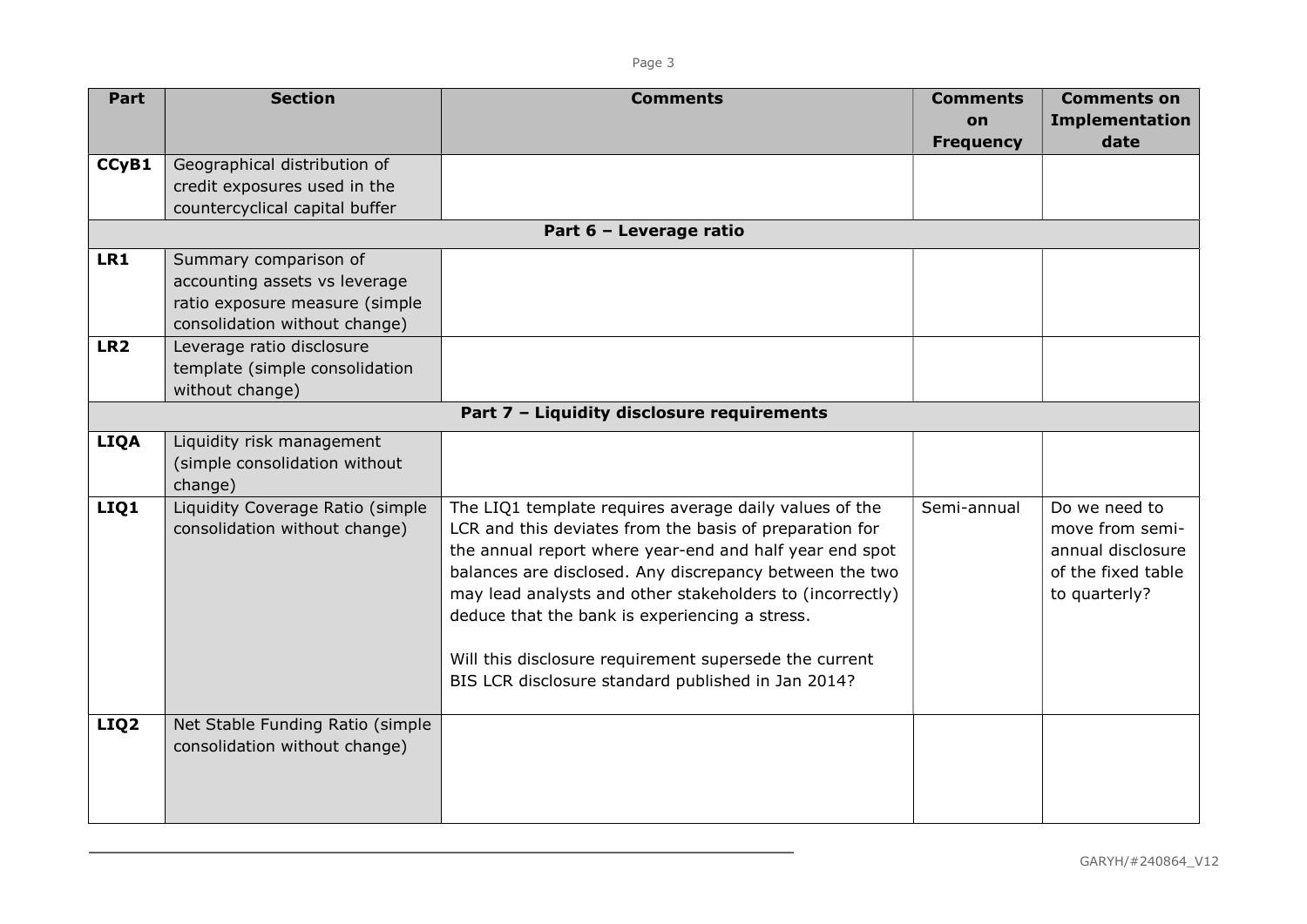| Part            | <b>Section</b>                    | <b>Comments</b>                                           | <b>Comments</b>  | <b>Comments on</b>    |
|-----------------|-----------------------------------|-----------------------------------------------------------|------------------|-----------------------|
|                 |                                   |                                                           | <b>on</b>        | <b>Implementation</b> |
|                 |                                   |                                                           | <b>Frequency</b> | date                  |
|                 |                                   | Part 11 - Market risk                                     |                  |                       |
| <b>MRA</b>      | General qualitative disclosure    | The detailed data to be provided includes desk structure, |                  |                       |
|                 | requirements related to market    | type of instruments, and model methodology to be          |                  |                       |
|                 | risk                              | disclosed on an annual and semi-annual basis. This will   |                  |                       |
|                 |                                   | provide a large amount of competitive information and it  |                  |                       |
|                 |                                   | is unclear how this will benefit the users of our         |                  |                       |
|                 |                                   | disclosures.                                              |                  |                       |
| MR1             | Market risk under standardised    | The information required is far too granular. Disclosing  |                  |                       |
|                 | approach                          | Delta, Vega, and Curvature would give competitors too     |                  |                       |
|                 |                                   | much information.                                         |                  |                       |
|                 |                                   | Further, in the accompanying narrative banks are          |                  |                       |
|                 |                                   | required to disclose position specific information. This  |                  |                       |
|                 |                                   | does not provide any additional value to users. An        |                  |                       |
|                 |                                   | alternative would be to disclose the total amount per     |                  |                       |
|                 |                                   | category.                                                 |                  |                       |
|                 |                                   | We note that to keep a position in the trading or banking |                  |                       |
|                 |                                   | book, in contradiction to the general presumptions of the |                  |                       |
|                 |                                   | boundary, requires supervisory approval or supervisory    |                  |                       |
|                 |                                   | request. It is questionable whether such disclosure would |                  |                       |
|                 |                                   | add value to users.                                       |                  |                       |
| <b>MTB</b>      | Qualitative disclosures for banks |                                                           |                  |                       |
|                 | using the IMA                     |                                                           |                  |                       |
| <b>MRC</b>      | Desks' structure for banks using  | It is not appropriate to disclose information on desk     |                  |                       |
|                 | market risk IMA                   | structure as this is too sensitive and of a proprietary   |                  |                       |
|                 |                                   | nature. There is also a lack of comparability among       |                  |                       |
|                 |                                   | banks' desk structures and the revealing of proprietary   |                  |                       |
|                 |                                   | information to market players would undermine firm's      |                  |                       |
|                 |                                   | competitive advantages.                                   |                  |                       |
| MR <sub>2</sub> | Market risk IMA per desk          | Is MR2 template (RWA recon) additive?                     |                  |                       |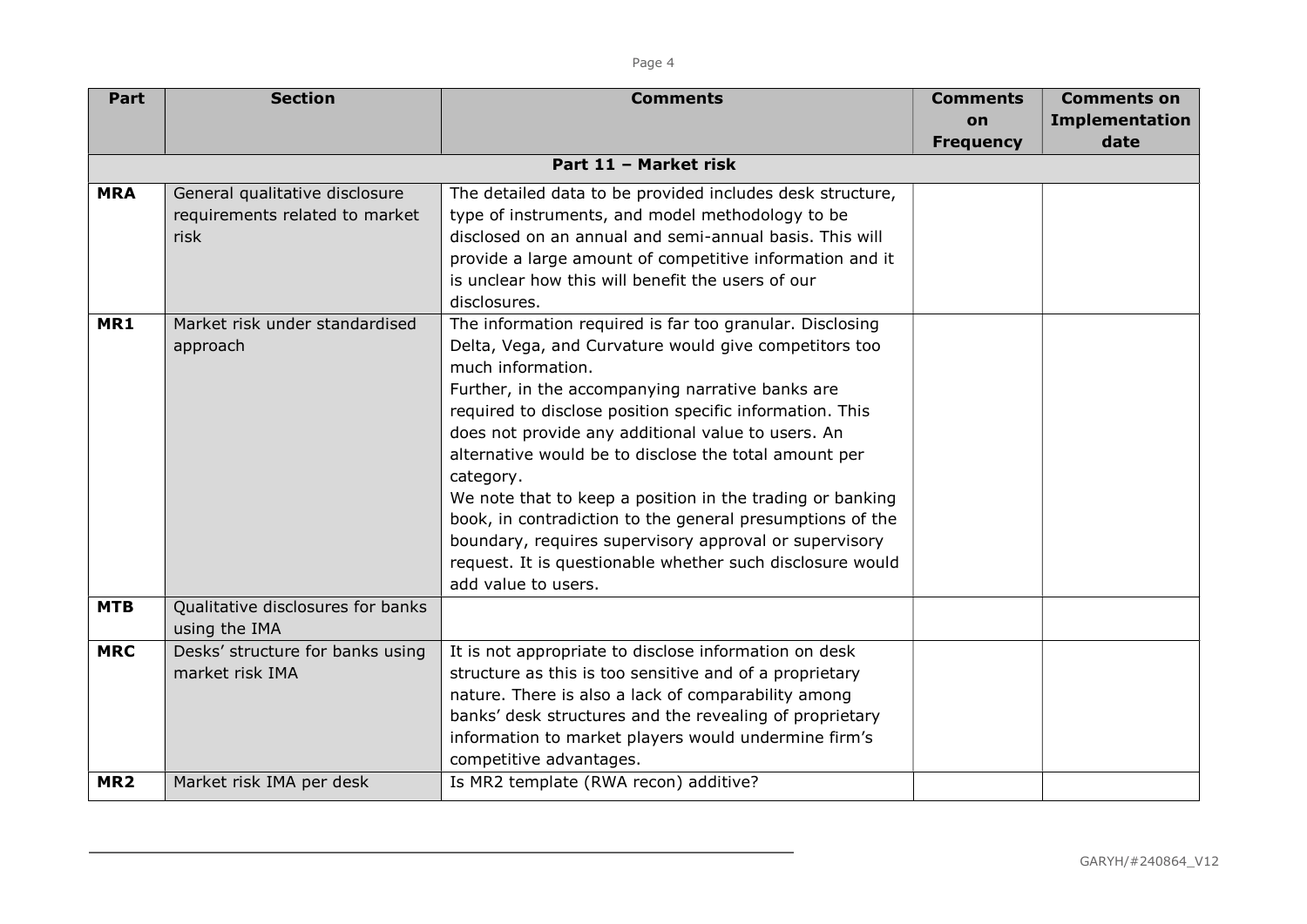| $\sim$<br>$\sim$ | $\sim$ |
|------------------|--------|
|------------------|--------|

| Part                       | <b>Section</b>                  | <b>Comments</b>                                              | <b>Comments</b>  | <b>Comments on</b>    |
|----------------------------|---------------------------------|--------------------------------------------------------------|------------------|-----------------------|
|                            |                                 |                                                              | on               | <b>Implementation</b> |
|                            |                                 |                                                              | <b>Frequency</b> | date                  |
|                            |                                 | The detailed data to be provided includes desk structure,    |                  |                       |
|                            |                                 | type of instruments, and model methodology to be             |                  |                       |
|                            |                                 | disclosed on an annual and semi-annual basis. This will      |                  |                       |
|                            |                                 | provide a large amount of competitive information and it     |                  |                       |
|                            |                                 | is unclear how this will benefit the users of our            |                  |                       |
|                            |                                 | disclosures. It is also not appropriate to disclose          |                  |                       |
|                            |                                 | information on capital levels and back-testing results at    |                  |                       |
|                            |                                 | the desk level as the information is sensitive and           |                  |                       |
|                            |                                 | proprietary. This template also disallows the recognition    |                  |                       |
|                            |                                 | of hedging or diversification benefits across desks. This    |                  |                       |
|                            |                                 | would lead to overly conservative metrics being              |                  |                       |
|                            |                                 | calculated and disclosed which do not provide a true         |                  |                       |
|                            |                                 | reflection of the market risk profile of banks               |                  |                       |
| MR3                        | Market risk IMA per risk type   | Are the following considered to be model                     |                  |                       |
|                            |                                 | updates/changes:                                             |                  |                       |
|                            |                                 | - monthly updates on the scenario                            |                  |                       |
|                            |                                 | - change in a multiplier                                     |                  |                       |
|                            |                                 | The level of detail required for the banks multiplier can be |                  |                       |
|                            |                                 | easily determined which is considered confidential           |                  |                       |
|                            |                                 | information.                                                 |                  |                       |
| MR4                        | RWA flow statements of market   |                                                              |                  |                       |
|                            | risk exposures under an IMA     |                                                              |                  |                       |
| Part 12 - Operational risk |                                 |                                                              |                  |                       |
| <b>ORA</b>                 | General qualitative information | "(c) Their operational risk measurement system               |                  | We note that the      |
|                            | about operational risk          | What does this disclosure pertain to exactly (it sounds as   |                  | implementation        |
|                            | management                      | though it pertains to an internal measurement                |                  | date has been         |
|                            |                                 | system/modelling process; and not SMA)?                      |                  | updated to 2017       |
|                            |                                 |                                                              |                  | year-end to take      |
|                            |                                 |                                                              |                  | into account new      |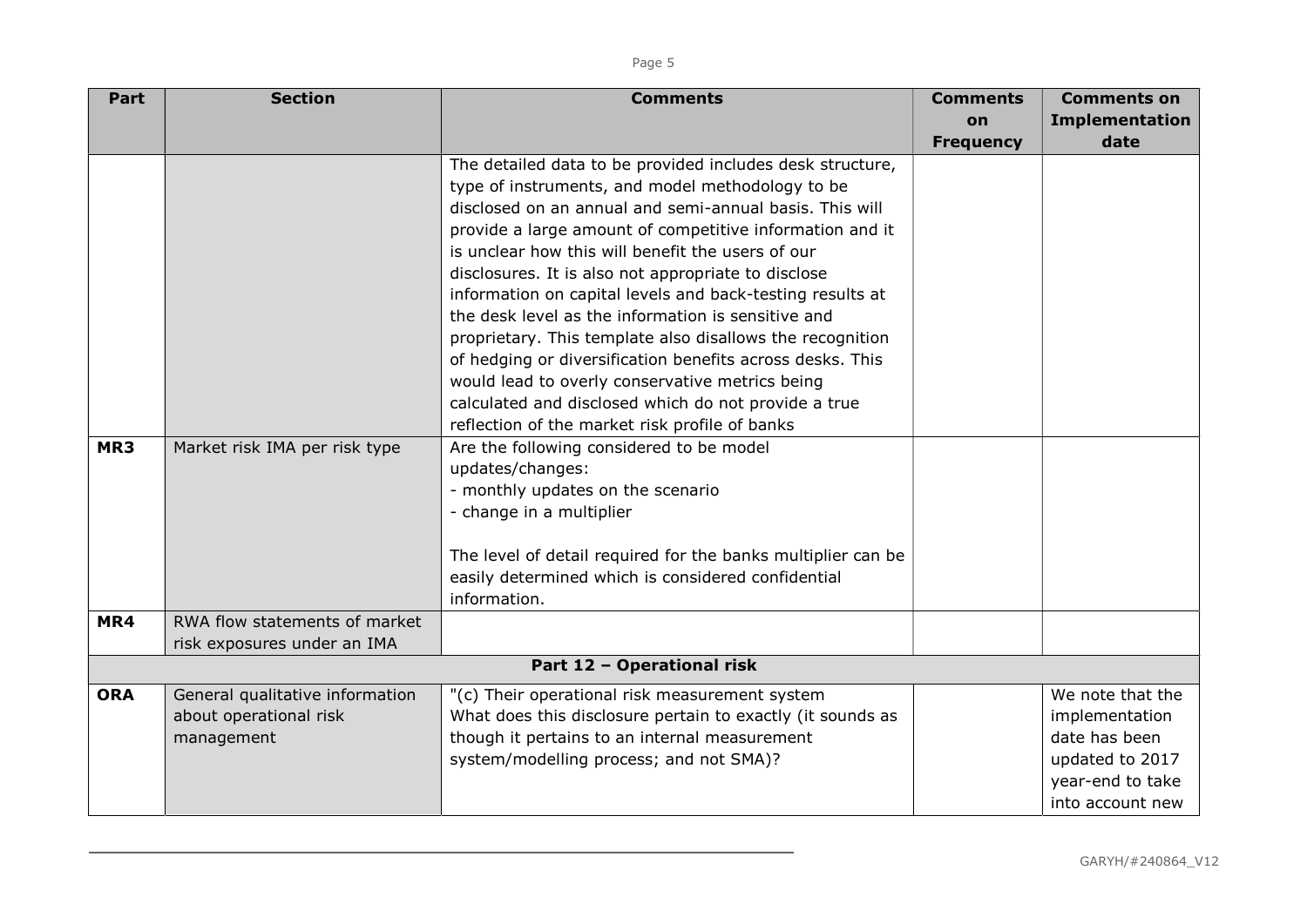| ۰.<br>×<br> |
|-------------|
|-------------|

| Part             | <b>Section</b>                 | <b>Comments</b>                                           | <b>Comments</b>  | <b>Comments on</b>    |
|------------------|--------------------------------|-----------------------------------------------------------|------------------|-----------------------|
|                  |                                |                                                           | on               | <b>Implementation</b> |
|                  |                                |                                                           | <b>Frequency</b> | date                  |
|                  |                                | Is disclosure on the Bank's Economic Capital (ECAP)       |                  | line items for the    |
|                  |                                | model (if permitted by the Regulator once SMA comes       |                  | operational risk      |
|                  |                                | into effect) required?                                    |                  | and securitization    |
|                  |                                |                                                           |                  | frameworks. This      |
|                  |                                | (e) The risk mitigation and risk transfer used in the     |                  | does not align        |
|                  |                                | management of operational risk                            |                  | with when the         |
|                  |                                | Since the SMA consultative document is silent on any risk |                  | new frameworks        |
|                  |                                | mitigation or transfer. What does item (e) require in     |                  | for operational       |
|                  |                                | terms of the SMA?"                                        |                  | risk and              |
|                  |                                |                                                           |                  | securitization        |
|                  |                                |                                                           |                  | come into effect.     |
| OR1              | Historical losses used for SMA | The data to be provided here and OR3 are partially        |                  |                       |
|                  | calculation                    | overlapping which may be confusing for users; moreover,   |                  |                       |
|                  |                                | the information to be disclosed is confidential and very  |                  |                       |
|                  |                                | sensitive, including legal provisions.                    |                  |                       |
| OR <sub>2</sub>  | SMA - business indicators and  | It is unclear what information needs to be disclosed      |                  |                       |
|                  | subcomponents                  |                                                           |                  |                       |
| OR <sub>3</sub>  | <b>Historical losses</b>       | Recommend combining OR1 & OR3                             |                  |                       |
|                  |                                |                                                           |                  |                       |
|                  |                                | Part 14 - Remuneration                                    |                  |                       |
| <b>REMA</b>      | Remuneration policy            |                                                           |                  |                       |
| REM1             | Remuneration awarded during    |                                                           |                  |                       |
|                  | the financial year             |                                                           |                  |                       |
| REM <sub>2</sub> | Special payments               |                                                           |                  |                       |
| REM3             | Deferred remuneration          |                                                           |                  |                       |